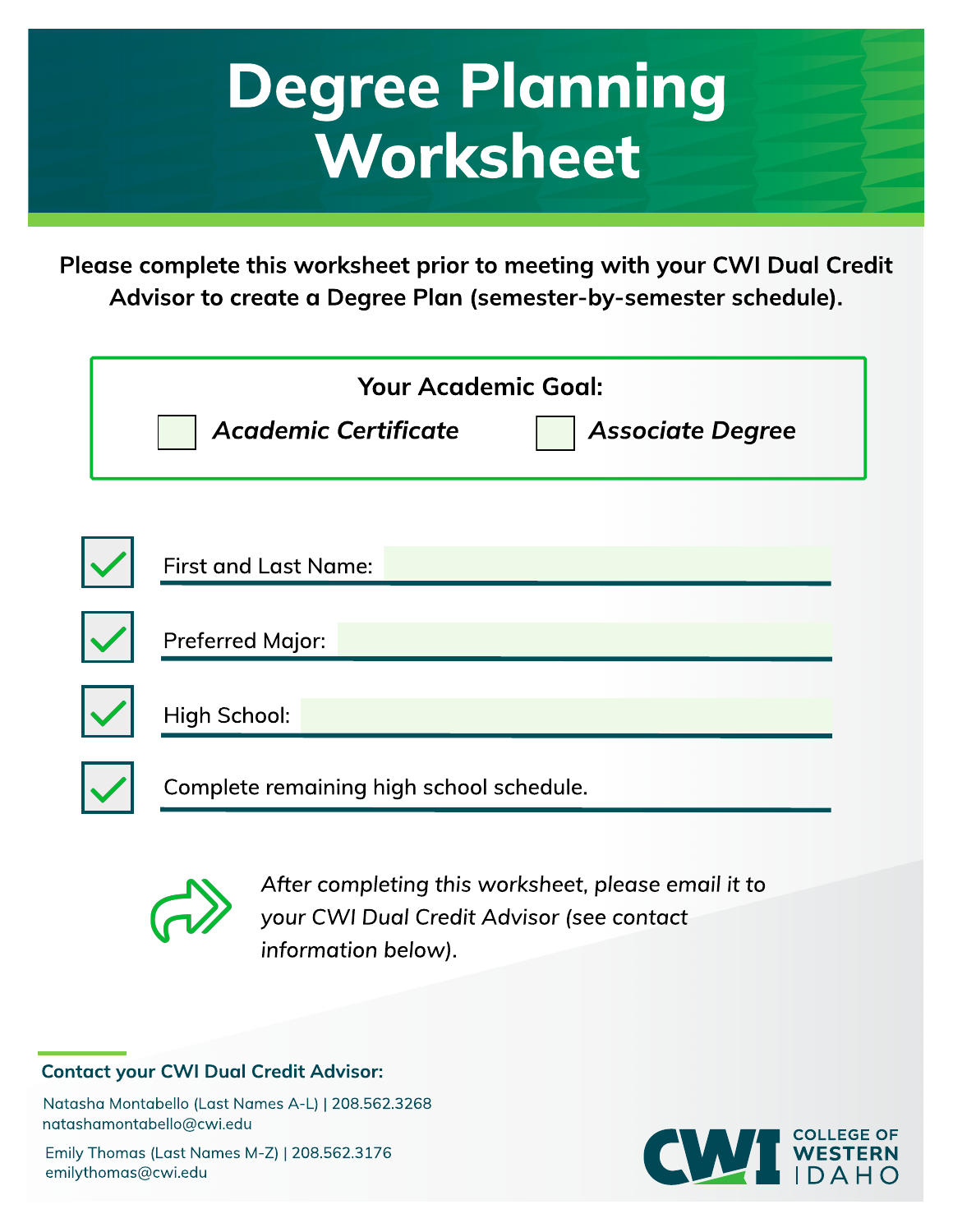## Degree Planning Worksheet INSTRUCTIONS



## **Fill out your remaining high school schedule on the follow ing pages.**

Schedule an appointment with your high school counselor to confirm which courses you still need to complete in order to graduate from high school, as well as which semesters you will be completing those courses.

- If you check "YES" for a dual credit course, you must list the following course information being taught at your high school or IDLA: 1) College, 2) Subject, and 3) Course Number (example: CWI ENGL 101).
- Only include the **minimum** courses required to graduate from high school. Your CWI Dual Credit Advisor will add the additional college courses required for a degree to your Degree Plan.
- Include your semester schedule for the **current** academic year through graduation. For example, if you are currently a sophomore, include your course schedule for the fall and spring semesters of your sophomore, junior, and senior years of high school.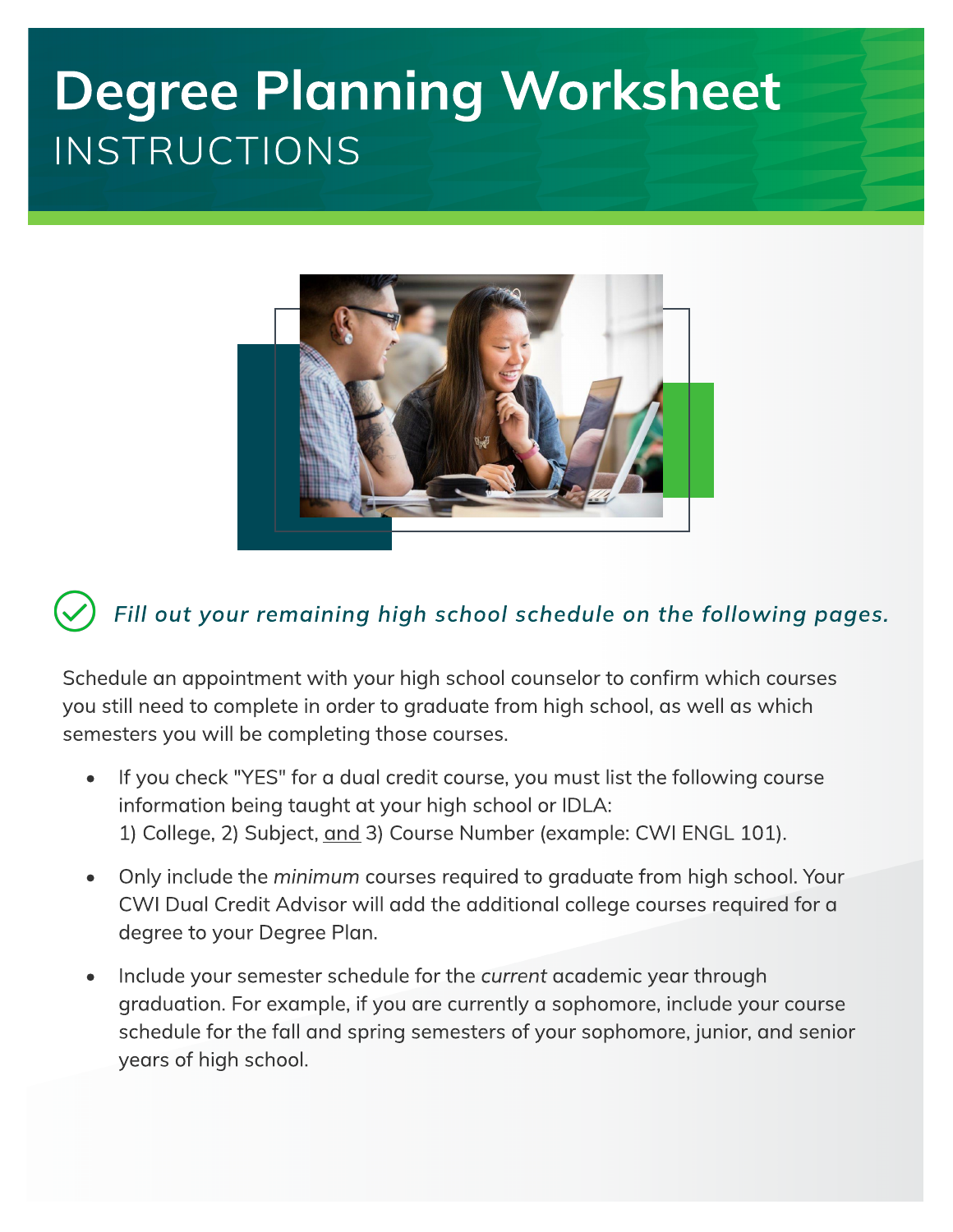| <b>Senior Year: FALL Semester</b> |                                  |                                                                                                        |  |  |
|-----------------------------------|----------------------------------|--------------------------------------------------------------------------------------------------------|--|--|
| <b>Course Title</b>               | Is this a Dual Credit<br>course? | If you checked YES, please write: the<br>college, subject and course number<br>(Example: BSU ENGL 101) |  |  |
| <b>Statistics</b>                 | <b>YES</b><br><b>NO</b>          | <b>BSU MATH 254</b>                                                                                    |  |  |
| English                           | <b>YES</b><br><b>NO</b>          | <b>TVCC WR 121 &amp; 122</b>                                                                           |  |  |
| Biology                           | <b>YES</b><br><b>NO</b>          | NNU BIOL 1060/1060L                                                                                    |  |  |
| U.S. History                      | <b>YES</b><br><b>NO</b>          |                                                                                                        |  |  |
| P.E.                              | <b>YES</b><br><b>NO</b>          |                                                                                                        |  |  |
|                                   | <b>YES</b><br><b>NO</b>          |                                                                                                        |  |  |
|                                   | <b>YES</b><br><b>NO</b>          |                                                                                                        |  |  |
|                                   | <b>YES</b><br><b>NO</b>          |                                                                                                        |  |  |
|                                   |                                  |                                                                                                        |  |  |

| <b>Senior Year: SPRING Semester</b> |                                  |           |                                                                                                        |  |
|-------------------------------------|----------------------------------|-----------|--------------------------------------------------------------------------------------------------------|--|
| <b>Course Title</b>                 | Is this a Dual Credit<br>course? |           | If you checked YES, please write: the<br>college, subject and course number<br>(Example: BSU ENGL 101) |  |
| <b>Statistics</b>                   | <b>YES</b>                       | <b>NO</b> | <b>BSU MATH 254</b>                                                                                    |  |
| English                             | <b>YES</b>                       | <b>NO</b> | TVCC WR 123                                                                                            |  |
| Biology                             | <b>YES</b>                       | <b>NO</b> | NNU BIOL 1060/1060L                                                                                    |  |
| U.S. History                        | <b>YES</b>                       | <b>NO</b> |                                                                                                        |  |
| Senior Project                      | <b>YES</b>                       | <b>NO</b> |                                                                                                        |  |
|                                     | <b>YES</b>                       | <b>NO</b> |                                                                                                        |  |
|                                     | <b>YES</b>                       | <b>NO</b> |                                                                                                        |  |
|                                     | <b>YES</b>                       | <b>NO</b> |                                                                                                        |  |
|                                     |                                  |           |                                                                                                        |  |

| <b>Senior Year: SUMMER Semester</b> |                                  |                                                                                                        |  |
|-------------------------------------|----------------------------------|--------------------------------------------------------------------------------------------------------|--|
| Course Title                        | Is this a Dual Credit<br>course? | If you checked YES, please write: the<br>college, subject and course number<br>(Example: BSU ENGL 101) |  |
|                                     | <b>YES</b><br><b>NO</b>          |                                                                                                        |  |
|                                     | <b>YES</b><br><b>NO</b>          |                                                                                                        |  |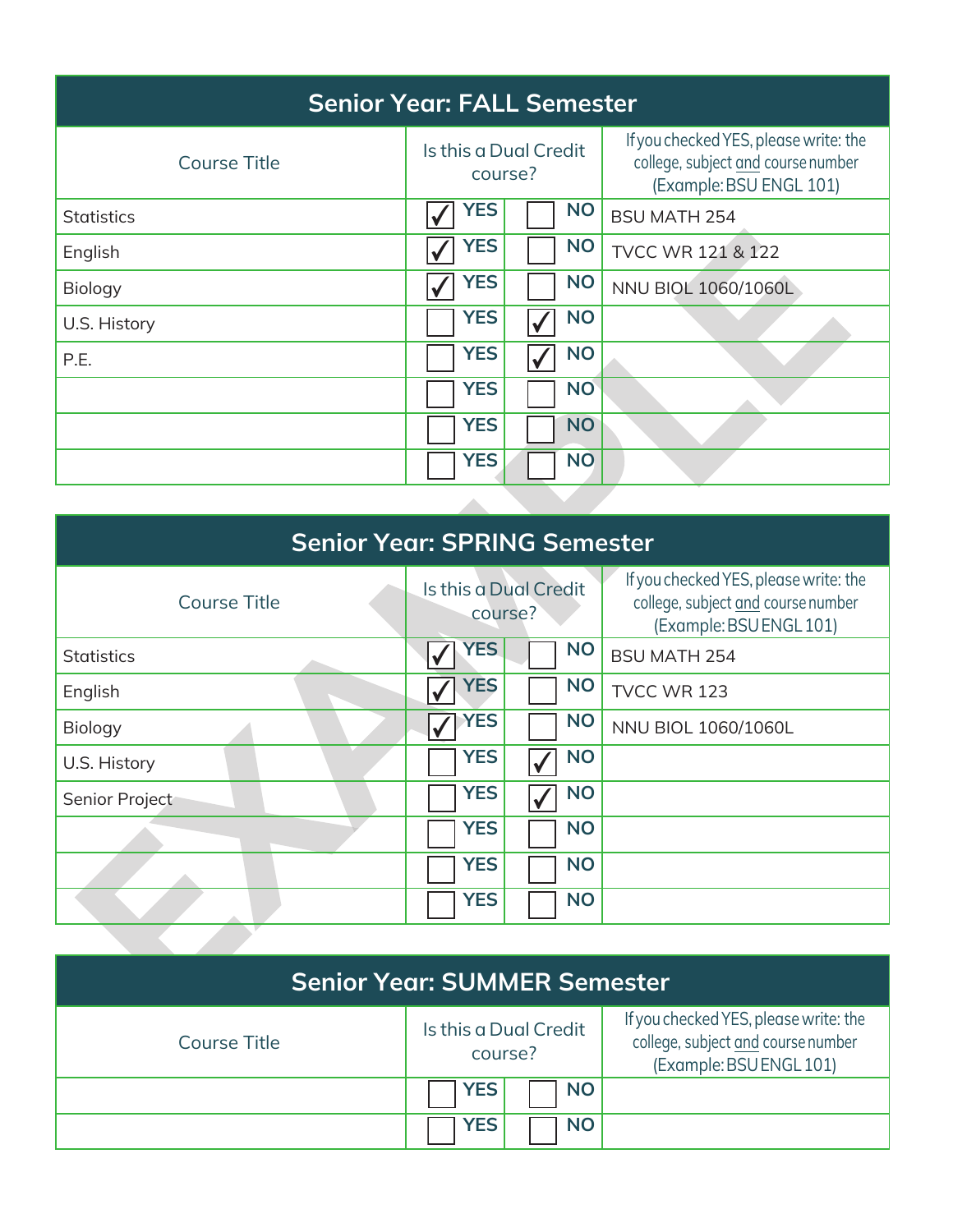| <b>Freshman Year: FALL Semester</b> |                                  |                                                                                                        |  |  |
|-------------------------------------|----------------------------------|--------------------------------------------------------------------------------------------------------|--|--|
| <b>Course Title</b>                 | Is this a Dual Credit<br>course? | If you checked YES, please write: the<br>college, subject and course number<br>(Example: BSU ENGL 101) |  |  |
|                                     | <b>YES</b><br><b>NO</b>          |                                                                                                        |  |  |
|                                     | <b>YES</b><br><b>NO</b>          |                                                                                                        |  |  |
|                                     | <b>YES</b><br><b>NO</b>          |                                                                                                        |  |  |
|                                     | <b>YES</b><br><b>NO</b>          |                                                                                                        |  |  |
|                                     | <b>YES</b><br><b>NO</b>          |                                                                                                        |  |  |
|                                     | <b>YES</b><br><b>NO</b>          |                                                                                                        |  |  |
|                                     | <b>YES</b><br><b>NO</b>          |                                                                                                        |  |  |
|                                     | <b>YES</b><br><b>NO</b>          |                                                                                                        |  |  |

| <b>Freshman Year: SPRING Semester</b> |                                  |                                                                                                        |  |
|---------------------------------------|----------------------------------|--------------------------------------------------------------------------------------------------------|--|
| <b>Course Title</b>                   | Is this a Dual Credit<br>course? | If you checked YES, please write: the<br>college, subject and course number<br>(Example: BSU ENGL 101) |  |
|                                       | <b>YES</b><br><b>NO</b>          |                                                                                                        |  |
|                                       | <b>YES</b><br><b>NO</b>          |                                                                                                        |  |
|                                       | <b>YES</b><br><b>NO</b>          |                                                                                                        |  |
|                                       | <b>YES</b><br><b>NO</b>          |                                                                                                        |  |
|                                       | <b>YES</b><br><b>NO</b>          |                                                                                                        |  |
|                                       | <b>YES</b><br><b>NO</b>          |                                                                                                        |  |
|                                       | <b>YES</b><br><b>NO</b>          |                                                                                                        |  |
|                                       | <b>YES</b><br><b>NO</b>          |                                                                                                        |  |

| Freshman Year: SUMMER Semester |                                  |                                                                                                        |  |
|--------------------------------|----------------------------------|--------------------------------------------------------------------------------------------------------|--|
| <b>Course Title</b>            | Is this a Dual Credit<br>course? | If you checked YES, please write: the<br>college, subject and course number<br>(Example: BSU ENGL 101) |  |
|                                | <b>YES</b><br><b>NO</b>          |                                                                                                        |  |
|                                | <b>YES</b><br><b>NO</b>          |                                                                                                        |  |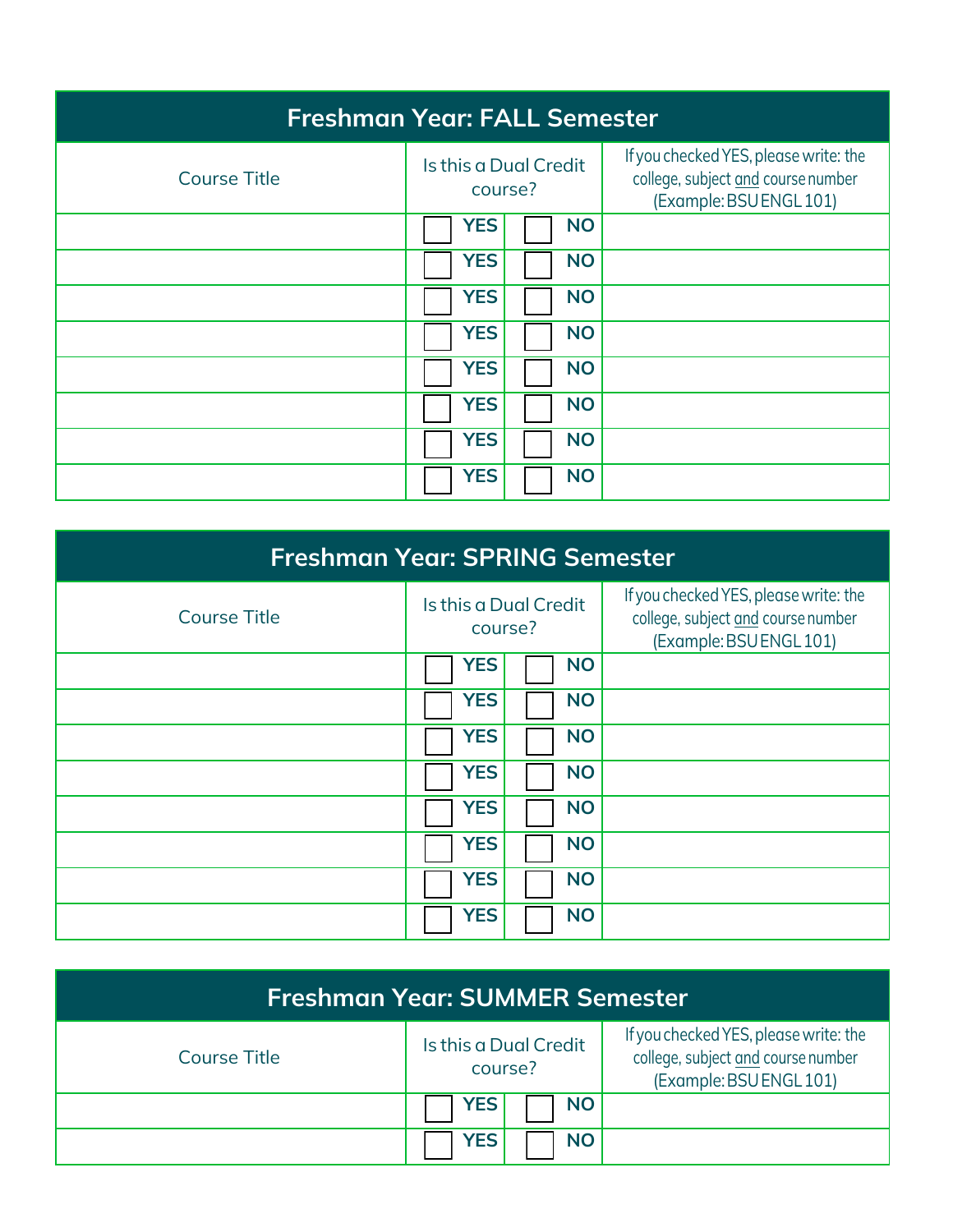| <b>Sophomore Year: FALL Semester</b> |                                  |                                                                                                        |  |  |
|--------------------------------------|----------------------------------|--------------------------------------------------------------------------------------------------------|--|--|
| <b>Course Title</b>                  | Is this a Dual Credit<br>course? | If you checked YES, please write: the<br>college, subject and course number<br>(Example: BSU ENGL 101) |  |  |
|                                      | <b>YES</b><br><b>NO</b>          |                                                                                                        |  |  |
|                                      | <b>YES</b><br><b>NO</b>          |                                                                                                        |  |  |
|                                      | <b>YES</b><br><b>NO</b>          |                                                                                                        |  |  |
|                                      | <b>YES</b><br><b>NO</b>          |                                                                                                        |  |  |
|                                      | <b>YES</b><br><b>NO</b>          |                                                                                                        |  |  |
|                                      | <b>YES</b><br><b>NO</b>          |                                                                                                        |  |  |
|                                      | <b>YES</b><br><b>NO</b>          |                                                                                                        |  |  |
|                                      | <b>YES</b><br><b>NO</b>          |                                                                                                        |  |  |

| <b>Sophomore Year: SPRING Semester</b> |                                  |                                                                                                        |  |
|----------------------------------------|----------------------------------|--------------------------------------------------------------------------------------------------------|--|
| <b>Course Title</b>                    | Is this a Dual Credit<br>course? | If you checked YES, please write: the<br>college, subject and course number<br>(Example: BSU ENGL 101) |  |
|                                        | <b>YES</b><br><b>NO</b>          |                                                                                                        |  |
|                                        | <b>YES</b><br><b>NO</b>          |                                                                                                        |  |
|                                        | <b>YES</b><br><b>NO</b>          |                                                                                                        |  |
|                                        | <b>YES</b><br><b>NO</b>          |                                                                                                        |  |
|                                        | <b>YES</b><br><b>NO</b>          |                                                                                                        |  |
|                                        | <b>YES</b><br><b>NO</b>          |                                                                                                        |  |
|                                        | <b>YES</b><br><b>NO</b>          |                                                                                                        |  |
|                                        | <b>YES</b><br><b>NO</b>          |                                                                                                        |  |

| <b>Sophomore Year: SUMMER Semester</b> |                                  |                                                                                                        |  |
|----------------------------------------|----------------------------------|--------------------------------------------------------------------------------------------------------|--|
| <b>Course Title</b>                    | Is this a Dual Credit<br>course? | If you checked YES, please write: the<br>college, subject and course number<br>(Example: BSU ENGL 101) |  |
|                                        | <b>YES</b><br><b>NO</b>          |                                                                                                        |  |
|                                        | <b>YES</b><br><b>NO</b>          |                                                                                                        |  |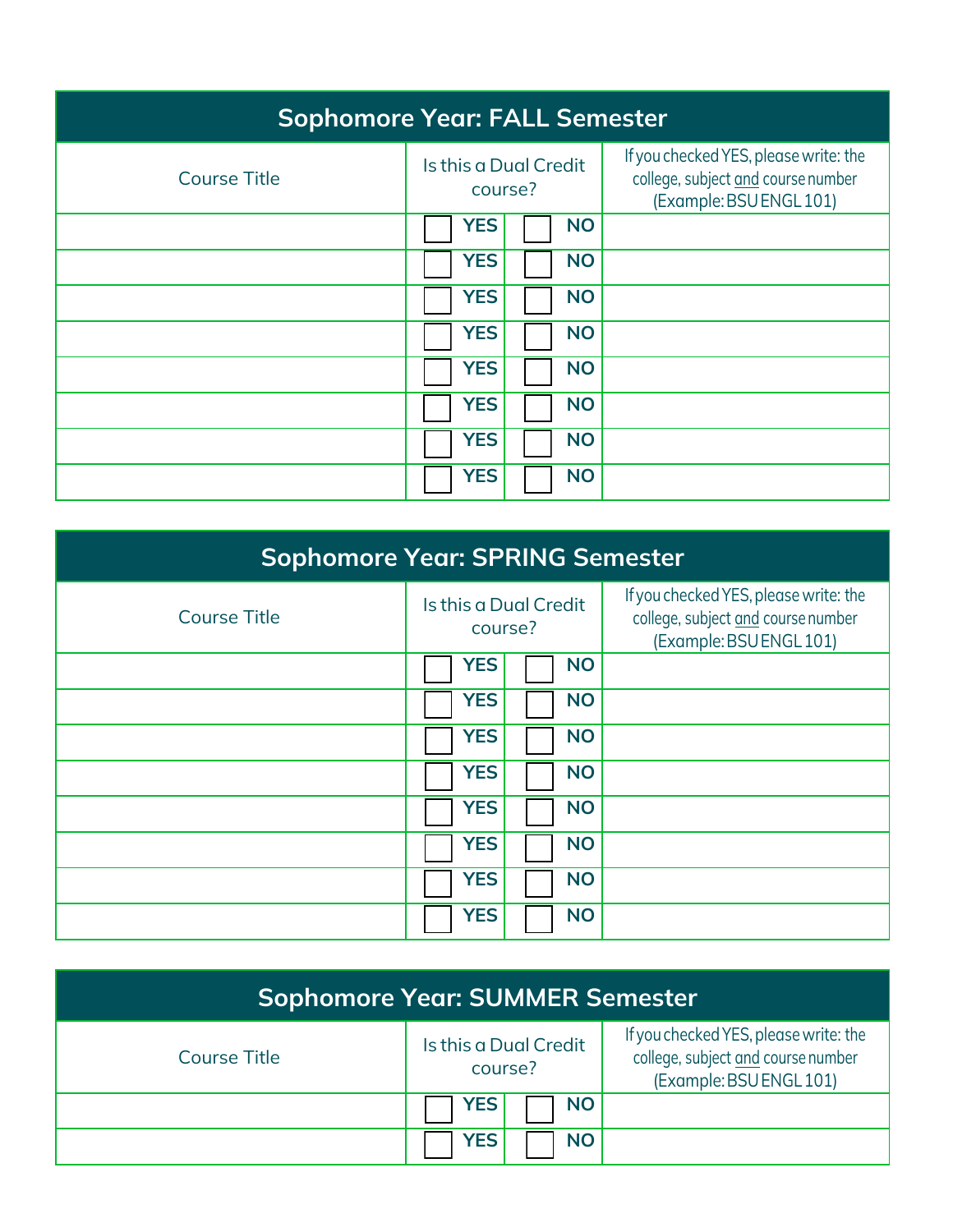| <b>Junior Year: FALL Semester</b> |                                  |                                                                                                        |  |  |
|-----------------------------------|----------------------------------|--------------------------------------------------------------------------------------------------------|--|--|
| <b>Course Title</b>               | Is this a Dual Credit<br>course? | If you checked YES, please write: the<br>college, subject and course number<br>(Example: BSU ENGL 101) |  |  |
|                                   | <b>YES</b><br><b>NO</b>          |                                                                                                        |  |  |
|                                   | <b>YES</b><br><b>NO</b>          |                                                                                                        |  |  |
|                                   | <b>YES</b><br><b>NO</b>          |                                                                                                        |  |  |
|                                   | <b>YES</b><br><b>NO</b>          |                                                                                                        |  |  |
|                                   | <b>YES</b><br><b>NO</b>          |                                                                                                        |  |  |
|                                   | <b>YES</b><br><b>NO</b>          |                                                                                                        |  |  |
|                                   | <b>YES</b><br><b>NO</b>          |                                                                                                        |  |  |
|                                   | <b>YES</b><br><b>NO</b>          |                                                                                                        |  |  |

| <b>Junior Year: SPRING Semester</b> |                                  |                                                                                                        |  |  |
|-------------------------------------|----------------------------------|--------------------------------------------------------------------------------------------------------|--|--|
| <b>Course Title</b>                 | Is this a Dual Credit<br>course? | If you checked YES, please write: the<br>college, subject and course number<br>(Example: BSU ENGL 101) |  |  |
|                                     | <b>YES</b><br><b>NO</b>          |                                                                                                        |  |  |
|                                     | <b>YES</b><br><b>NO</b>          |                                                                                                        |  |  |
|                                     | <b>YES</b><br><b>NO</b>          |                                                                                                        |  |  |
|                                     | <b>YES</b><br><b>NO</b>          |                                                                                                        |  |  |
|                                     | <b>YES</b><br><b>NO</b>          |                                                                                                        |  |  |
|                                     | <b>YES</b><br><b>NO</b>          |                                                                                                        |  |  |
|                                     | <b>YES</b><br><b>NO</b>          |                                                                                                        |  |  |
|                                     | <b>YES</b><br><b>NO</b>          |                                                                                                        |  |  |

| <b>Junior Year: SUMMER Semester</b> |                                  |                                                                                                        |  |  |
|-------------------------------------|----------------------------------|--------------------------------------------------------------------------------------------------------|--|--|
| <b>Course Title</b>                 | Is this a Dual Credit<br>course? | If you checked YES, please write: the<br>college, subject and course number<br>(Example: BSU ENGL 101) |  |  |
|                                     | <b>NO</b><br><b>YES</b>          |                                                                                                        |  |  |
|                                     | <b>YES</b><br><b>NO</b>          |                                                                                                        |  |  |